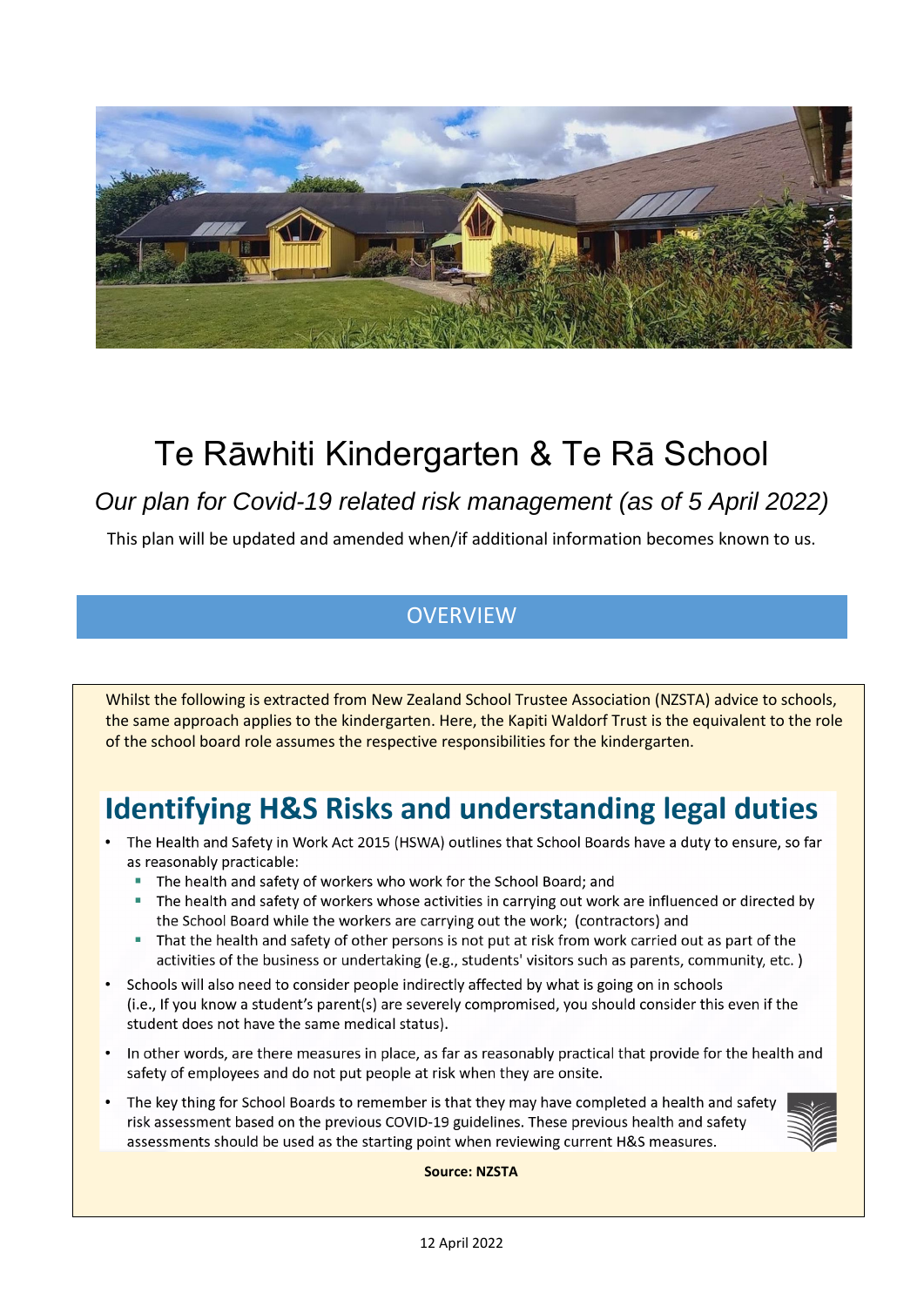#### **RESPONSIBLITIES**

**Governing bodies must ensure that the level of risk of contracting and transmitting Covid-19 at kindergarten and school is no higher than it is in the community.**

The governing groups must ensure that measures that are **reasonably practicable and proportional** to the level of risk are put in place to mitigate the risk of harm posed by a hazard. These considerations must include the impact of a Covid-19 infection and balance this with the impact of measures put in place as well as other costs, e.g. financial cost.

#### PRINCIPLES OF RISK ASSESSMENT

Consider the **severity of consequences** if a person is exposed to a hazard, combined with the **likelihood** of it happening. I.e. The level of risk will increase as the likelihood of harm or its severity increases.

A risk assessment can help determine how severe a risk is, whether existing control measures are effective, what action you should take to control the risk and how urgently the action needs to be taken.

**Hazard:** Covid-19 infection (person to person)

#### **Level of Risk = Level of Harm x Likelihood**

**Likelihood** of infecting others varies with the level of positive cases in the community

**Severity of consequences (i.e. impact)** needs to be considered for across different areas, including physical and mental health, emotional wellbeing as well as educational disadvantage.

**Mitigation:** to eliminate (not possible with Covid-19), to isolate, or to minimise.

**Measures/controls** must be as non-intrusive as possible (vaccination and RATs are considered intrusive) and are based on what do we know about Covid-19 (MOH, DHB and PHN information) There are two main types of controls:

- Engineering controls: physical changes to environment, e.g. working from home or behind a screen, ventilation

- Administrative controls: processes, e. g. limit interactions with vulnerable persons through reducing number of contacts

A combination of these can also apply, e.g. outdoor assemblies.

#### **Source: NZSTA**

#### **Parameters for Te Rāwhiti & Te Rā School**

- Te Rāwhiti & Te Rā must be open for education.
- Children/students and all staff are enabled to attend on-site as much as possible
- Staff and children/students who are sick stay home.
- Full compliance with government health advice, e.g. any self-isolation requirements.
- School students who are self-isolating are supported with home-based learning resources, with the aim of them attending on site as soon as possible.

NOTE: Playgroup is currently not operating due to space and licencing constraints and so health measures for playgroup will be included in the risk plan once it resumes.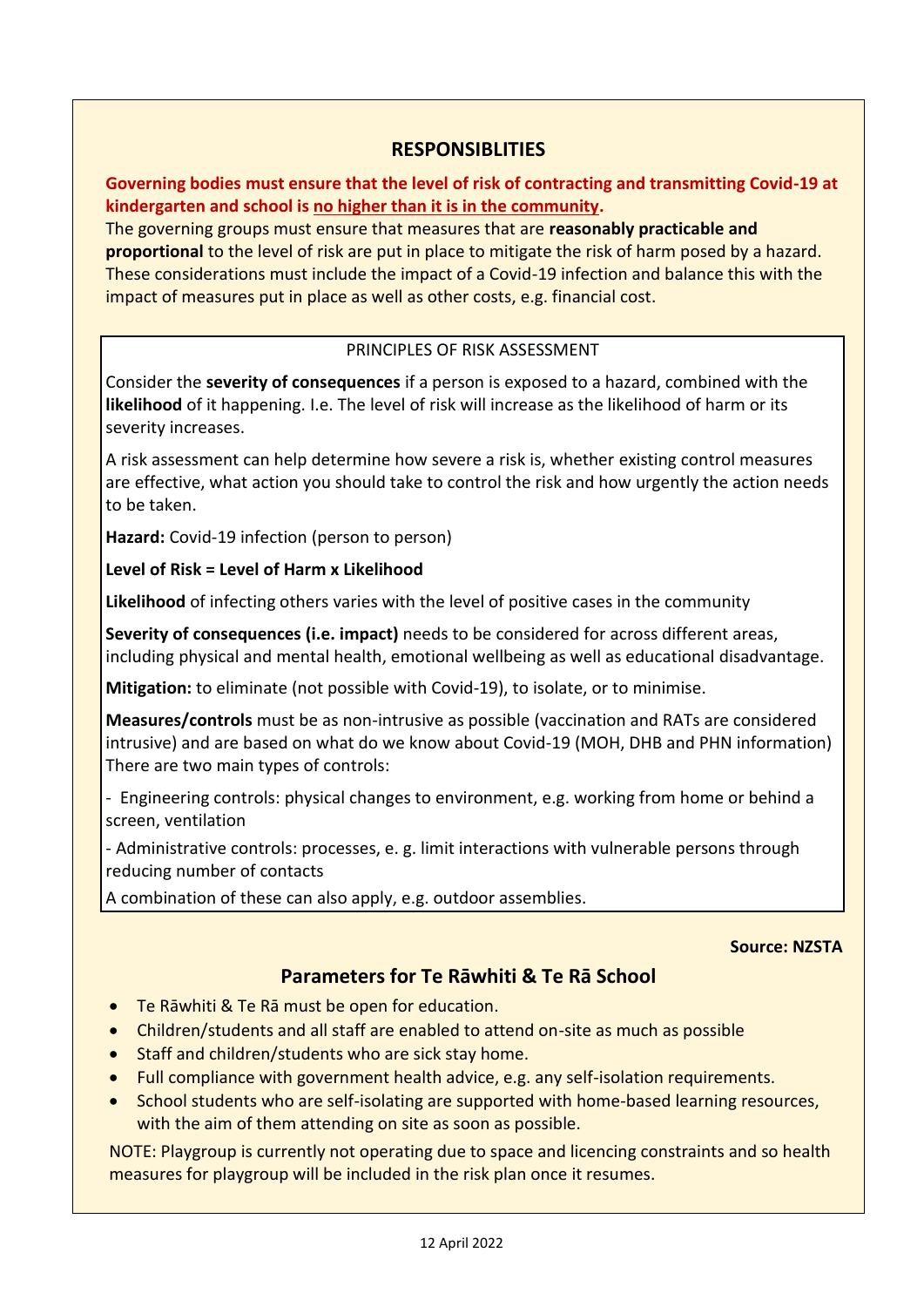# RISK ANALYSIS & ASSESSMENT

| <b>Potential risks</b>                                                                          | <b>Risk level</b> | Likeli-<br>hood <sup>1</sup> | Impact <sup>2</sup> | Miti-<br>gate | Mitigation actions and controls                                                                                                                                                                           | Resi-<br>dual<br>risk |
|-------------------------------------------------------------------------------------------------|-------------------|------------------------------|---------------------|---------------|-----------------------------------------------------------------------------------------------------------------------------------------------------------------------------------------------------------|-----------------------|
| Tamariki/ākonga<br>with higher levels<br>of disadvantage<br>may not be able<br>attend regularly | H                 | High                         | High                | Minimise      | Prioritise their attendance when making plans.<br>$\bullet$                                                                                                                                               | Low                   |
|                                                                                                 |                   |                              |                     |               | Provide at home supports and materials following discussion with principal. Not<br>$\bullet$<br>applicable in Kindergarten.                                                                               |                       |
|                                                                                                 |                   |                              |                     |               | Kindergarten children encouraged to play at home and games and other elements of<br>$\bullet$<br>non-directed at home play shared.                                                                        |                       |
|                                                                                                 |                   |                              |                     |               | RATs can be provided to families (kindergarten/school supplies permitting)<br>$\bullet$                                                                                                                   |                       |
| Some<br>tamariki/ākonga<br>could be at higher<br>risk of severe<br>illness                      | M                 | Med                          | High                |               | Utilise and promote health measures and controls below                                                                                                                                                    | Low                   |
|                                                                                                 |                   |                              |                     |               | Provide at home supports and materials following discussion with principal. Not<br>$\bullet$<br>applicable in Kindergarten.                                                                               |                       |
|                                                                                                 |                   |                              |                     | Minimise      | Kindergarten children encouraged to play at home and games and other elements of<br>$\bullet$<br>non-directed at home play shared.                                                                        |                       |
|                                                                                                 |                   |                              |                     |               | If applicable, speak with whānau of individual students and make a plan, consider<br>$\bullet$<br>whether medical advice is needed to inform any individual plans that may be<br>required for this child. |                       |
| Some teaching and<br>support staff may<br>be at higher risk of<br>severe illness                | M                 | Med-                         | High                |               | Ministry of Health advice suggests getting a booster vaccination as soon as eligible<br>$\bullet$                                                                                                         | Low                   |
|                                                                                                 |                   | High                         |                     | Minimise      | Utilise and promote health measures and controls (see Health Measures table<br>below).                                                                                                                    |                       |
|                                                                                                 |                   |                              |                     |               | Support staff through discussion on additional measures they may wish to include in<br>their workday to support attendance.                                                                               |                       |
|                                                                                                 |                   |                              |                     |               | RATs can be provided (kindergarten/school supplies permitting)<br>$\bullet$                                                                                                                               |                       |

<sup>&</sup>lt;sup>1</sup> Likelihood of risks varies depending on the number of active Covid-19 cases in our community. Risk is High when this number is high.

<sup>2</sup> Depending on the nature of the risk, **impact** refers to the impact on educational outcomes and/or health.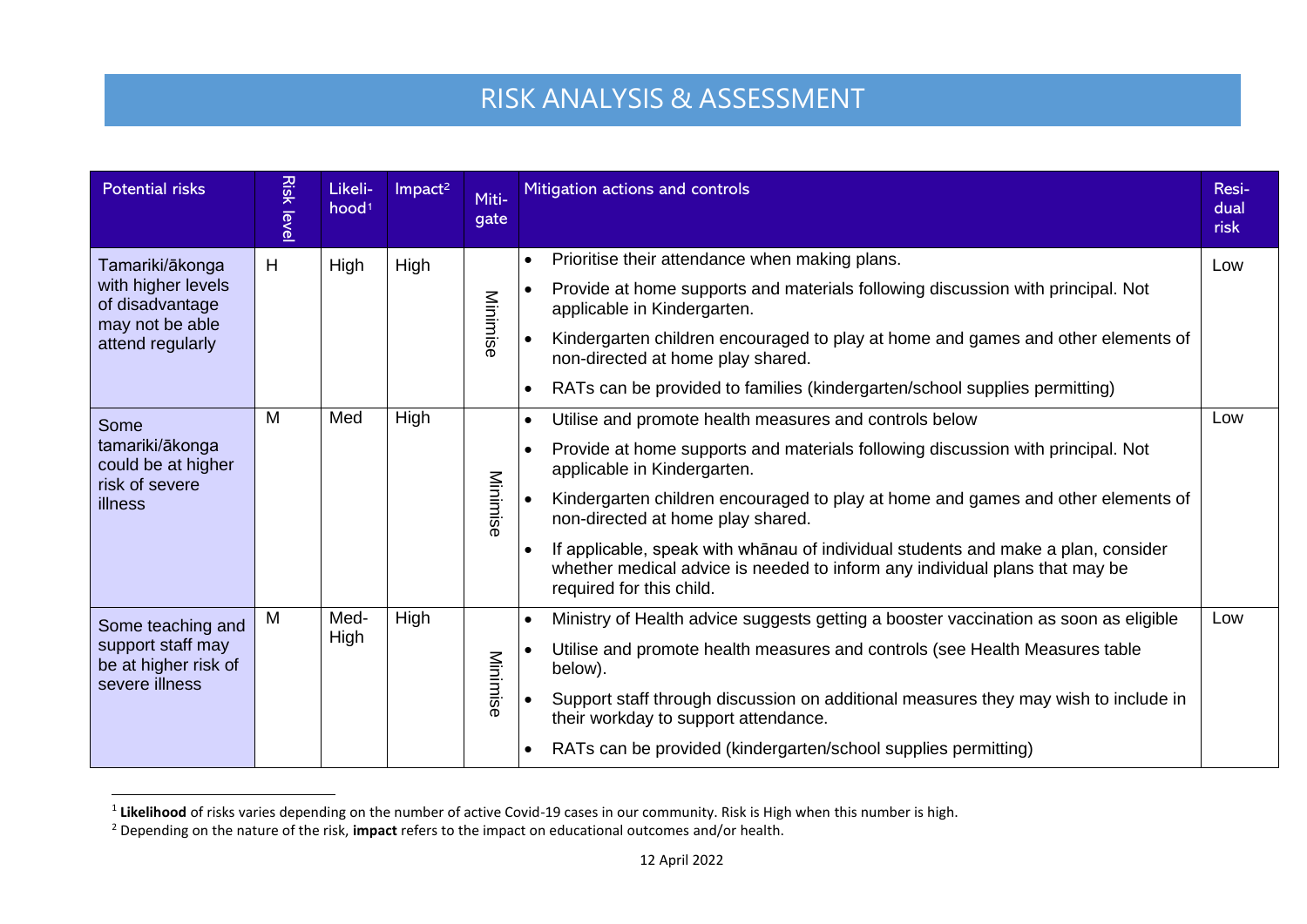| <b>Potential risks</b>                                                                                                                                                                               | <b>Risk leve</b> | Likeli-<br>hood <sup>1</sup> | Impact <sup>2</sup> | Miti-<br>gate | Mitigation actions and controls                                                                                                                                                                                                                                                                                                                                                                                                                                                 | Resi-<br>dual<br>risk |
|------------------------------------------------------------------------------------------------------------------------------------------------------------------------------------------------------|------------------|------------------------------|---------------------|---------------|---------------------------------------------------------------------------------------------------------------------------------------------------------------------------------------------------------------------------------------------------------------------------------------------------------------------------------------------------------------------------------------------------------------------------------------------------------------------------------|-----------------------|
| Students with<br>additional learning<br>needs may be<br>additionally<br>disadvantaged by<br>disruptions                                                                                              | M                | Med-<br>High                 | Med-<br>High        | Minimise      | Encourage, through Kaiako discussion with parents, that children with learning<br>$\bullet$<br>needs attend on site as much as possible<br>Where IEP identifies supports from home, recommend that those are continued.<br>Ensure kaiako/teacher aides contact whanau regularly if students are working from<br>$\bullet$<br>home.                                                                                                                                              | Low                   |
| Community<br>members may be<br>cautious about<br>sending children to<br>school when there<br>is community<br>transmission and<br>low attendance<br>rates are impacting<br>on well being<br>learning. | M                | Med                          | Med                 | Minimise      | Promote health measures and other controls taking place to provide reassurance<br>$\bullet$<br>regarding risk management<br>Kindergarten/class teachers regularly connect with respective whanau<br>$\bullet$<br>For school children, some support for home learning can be provided in some<br>instances. This requires approval by the principal.                                                                                                                             | Low                   |
| Very high<br>proportion of staff<br>and student<br>absence due to<br>self-isolating /<br>confirmed cases<br>means that the<br>kindergarten and<br>school's operation<br>is compromised.              | H                | Med<br>to<br>High            | High                | Minimise      | As per the school's Covid Protection Framework plan / refer to different "stages" of<br>$\bullet$<br>operation<br>Prioritise attendance onsite for most vulnerable tamariki/akonga and those who don't<br>$\bullet$<br>have an appropriate care option at home – as per the school's CPF.<br>Ensure there are sufficient staff / contractors to provide key functions (eg, cleaning,<br>first-aid, emergency response)<br>Make RATs available to staff if possible<br>$\bullet$ | Low-<br>Med           |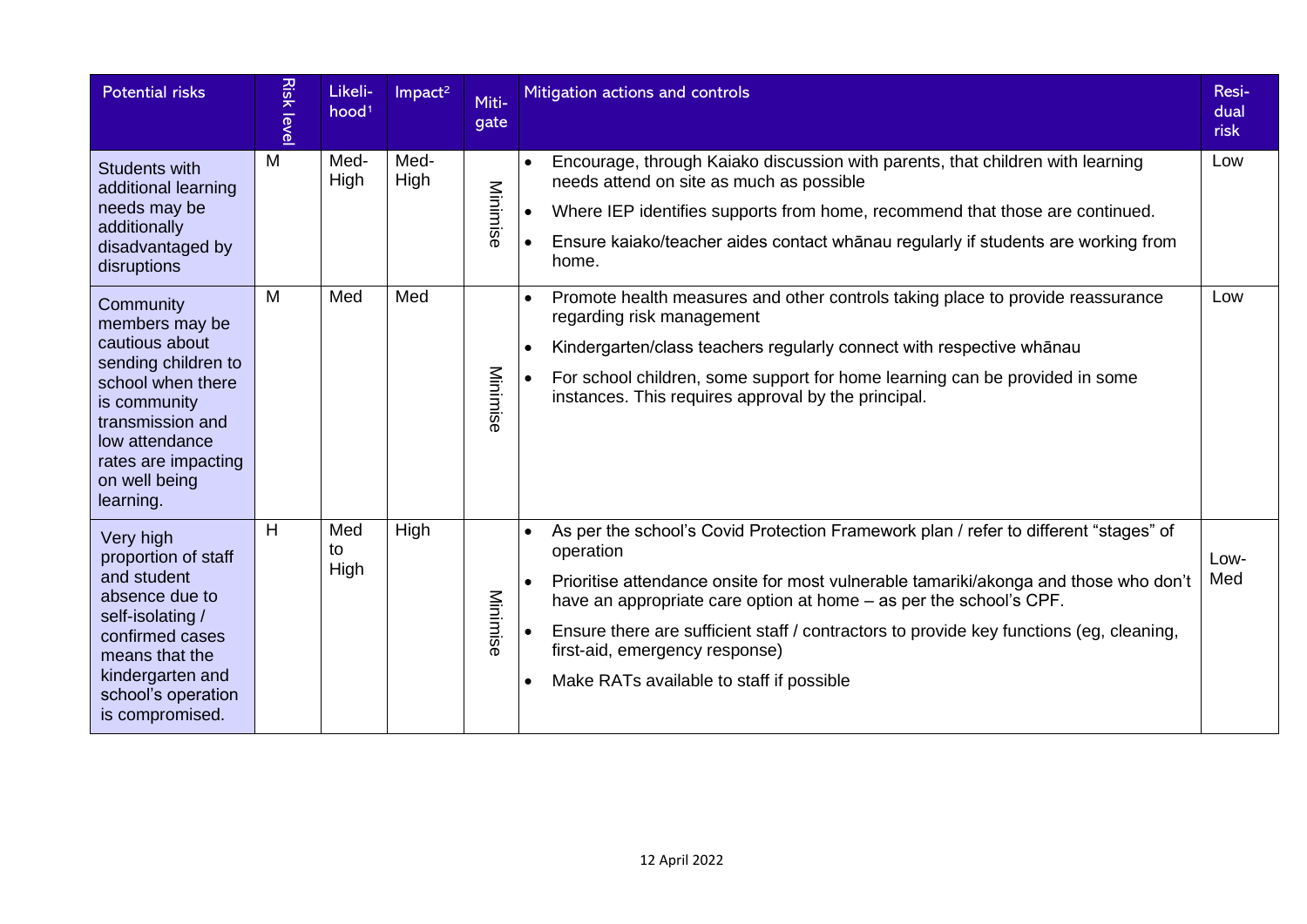# HEALTH MEASURES SUMMARY

| <b>Health measures</b>                                                                                                                                     | Red          | Orange       | Green        | Notes / Actions needed                                                                                                                                                     |
|------------------------------------------------------------------------------------------------------------------------------------------------------------|--------------|--------------|--------------|----------------------------------------------------------------------------------------------------------------------------------------------------------------------------|
| Good hand hygiene and cough/sneeze etiquette                                                                                                               | ✓            | $\checkmark$ | $\checkmark$ | Refer implementation plan.                                                                                                                                                 |
| Regular cleaning of high touch surfaces                                                                                                                    |              | ✓            | ✓            | Cleaner will focus on toilets and hard surfaces-lino floors, tables,<br>doors, windows, chairs and other furniture etc.                                                    |
| Monitor closely for symptoms and stay home if sick                                                                                                         |              | ✓            | ✓            | Communication/reminders                                                                                                                                                    |
| Case management                                                                                                                                            |              | ✓            | ✓            | No contact tracing. Keep records of notification of positive cases.<br>Notify whānau of group/class if children/staff attended school and<br>subsequently tested positive. |
| Good ventilation: implement ventilation plan based on best practice advice                                                                                 |              | $\checkmark$ | $\checkmark$ | Details in implementation section. Teach outdoors if possible (Red)                                                                                                        |
| Face masks required when indoors (staff and visitors, and students and<br>teachers in year 4 and above)                                                    |              |              |              | Not in kindergarten/Class 1 & 2                                                                                                                                            |
| Staff and students self-manage mask wearing during isolated outbreaks                                                                                      |              |              |              | Principle of being responsible for own health                                                                                                                              |
| Exercising, singing and using wind instruments strongly recommended to<br>be held outdoors where possible                                                  | $\checkmark$ |              |              | In Orange and Green: if there are positive cases known in class<br>community/among staff.                                                                                  |
| <b>Engineering controls (space)</b>                                                                                                                        |              |              |              |                                                                                                                                                                            |
| School students and staff eat outdoors whenever possible                                                                                                   | V            |              |              | In Orange and Green: if there are positive cases known in class<br>community/among staff.                                                                                  |
| Physical distancing between classroom groups when indoors, wherever<br>practicable. Change furniture layout to increase space between<br>children/students | $\checkmark$ |              |              | No indoor school assemblies at present, a lot of kindergarten<br>classes spend time outside, indoor time minimised.                                                        |
| Large groups of children/students or community meeting should not go<br>ahead unless held outdoors                                                         | $\checkmark$ |              |              | In Red, Kapa Haka outdoors. Kindergarten festivals held outdoors.                                                                                                          |
| Whānau hui / class parent meetings held outdoors (without masks) or<br>indoors with all windows open (with masks)                                          | $\checkmark$ |              |              |                                                                                                                                                                            |
| Information afternoons for new enrolments are held outdoors while high<br>numbers of cases in community                                                    | $\checkmark$ |              |              |                                                                                                                                                                            |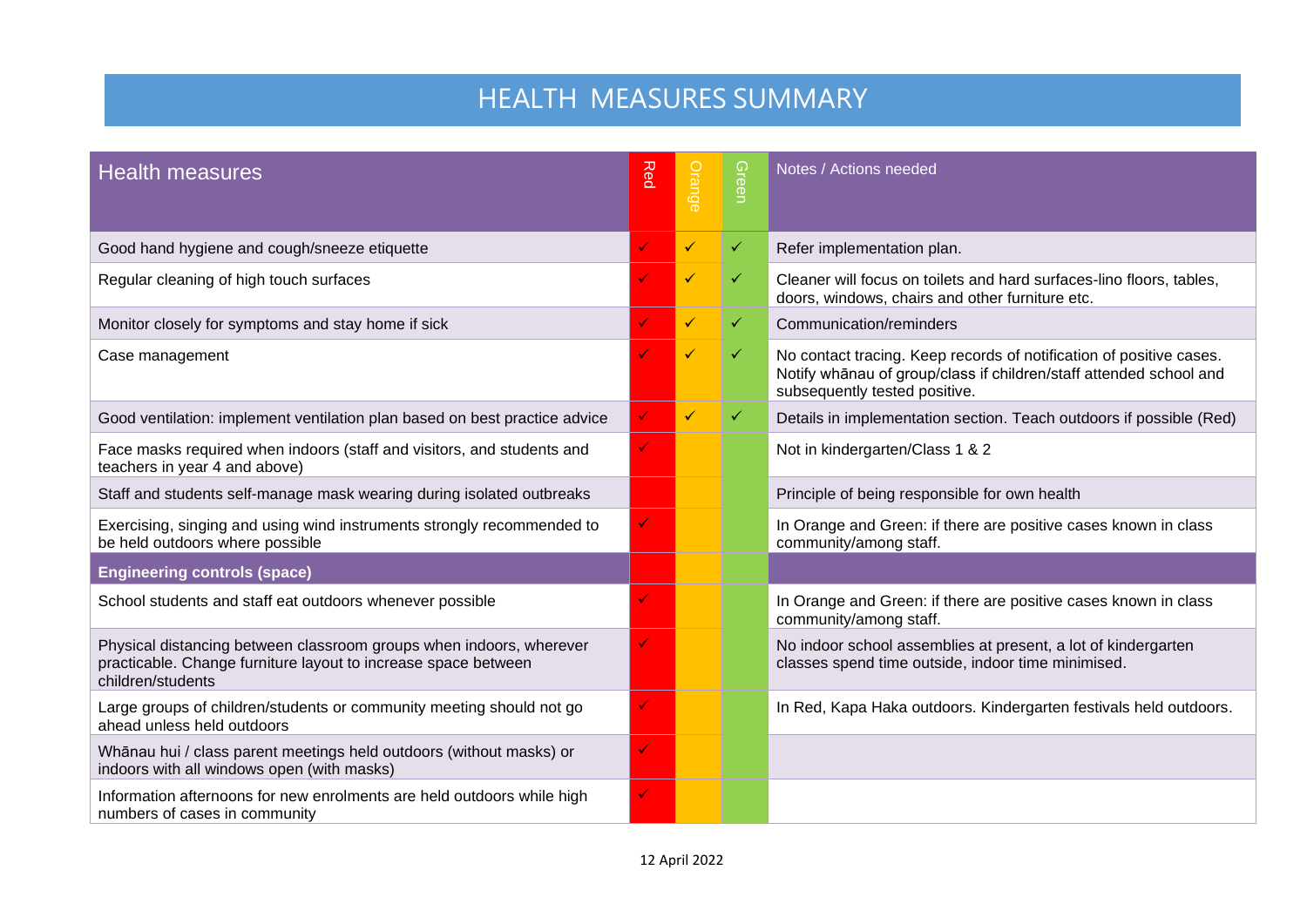| <b>Administrative Controls (process)</b>                                                                                                                                                                               |              |   |   |                                                                                                                                                                                                               |
|------------------------------------------------------------------------------------------------------------------------------------------------------------------------------------------------------------------------|--------------|---|---|---------------------------------------------------------------------------------------------------------------------------------------------------------------------------------------------------------------|
| Children with complex medical needs seek medical advice to support onsite<br>learning                                                                                                                                  |              |   |   | Liaise with parents.                                                                                                                                                                                          |
| No non-essential visitors onsite.                                                                                                                                                                                      |              | ✓ |   | Parent visits are considered essential if they relate to their child's<br>education, e.g. to meet with their child's teacher. If in doubt please<br>check with the person you are meeting or with the office. |
| No external students onsite for non-curriculum related inter-school activities                                                                                                                                         |              |   |   | Liaise with local schools.                                                                                                                                                                                    |
| Non-curriculum related events should be limited or not go ahead                                                                                                                                                        | ✓            |   |   |                                                                                                                                                                                                               |
| Essential services continue onsite (eg, Ministry of Education, learning<br>support services, ERO, NZQA, Police, Fire, Mobile Dental units)                                                                             |              | ✓ | ✓ |                                                                                                                                                                                                               |
| If onsite attendance is not possible for all learners (Stage 3), prioritise full<br>time attendance for children who need to attend based on their<br>needs/whānau needs, and for children in kindergarten and Class 1 | $\checkmark$ |   |   | Consider also amalgamation of classes/groups and two licences (for<br>kindergarten).                                                                                                                          |
| Covid-19 self-isolation rules apply as per government guidelines                                                                                                                                                       |              | ✓ | ✓ |                                                                                                                                                                                                               |
| RAT tests are available to staff who are asked if they have symptoms                                                                                                                                                   |              | ✓ | ✓ | As long as supply of RATs made available to the<br>kindergarten/school by the MOE allows this.                                                                                                                |
| Parent volunteers can participate in EOTC events. If indoors or travelling in<br>car with children, mask requirement applies.                                                                                          | $\checkmark$ |   |   |                                                                                                                                                                                                               |
|                                                                                                                                                                                                                        |              |   |   |                                                                                                                                                                                                               |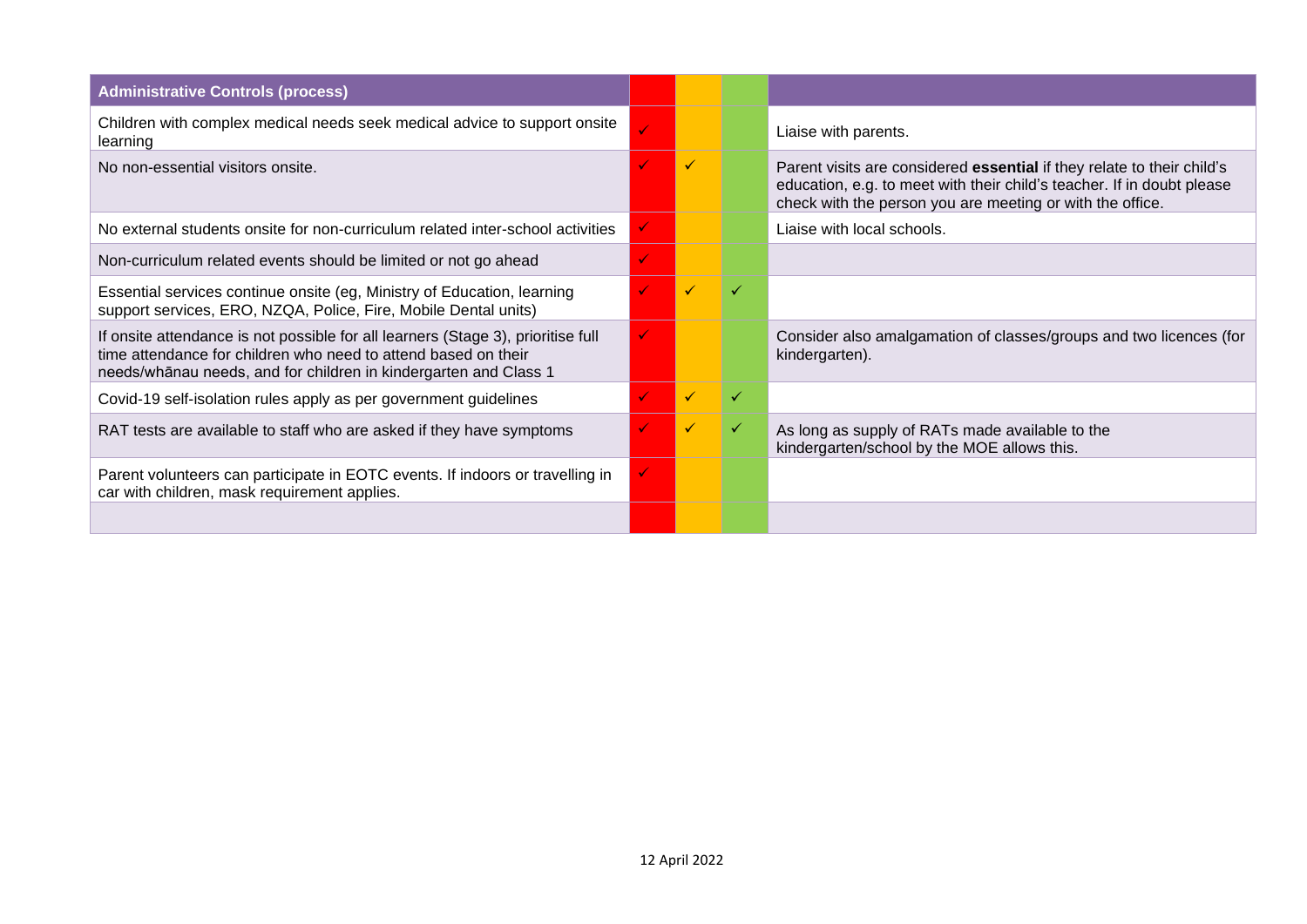### IMPLEMENTATION: WHAT WILL IT LOOK LIKE?

Every staff member and student has the right to manage their own health. Parents/caregivers expected to take responsibility for the children in their care.

| Key messages to staff & our<br>whānau | Priorities for both students and teachers will be their wellbeing. Health and safety measures are implemented in an<br>unhurried, child appropriate way.                                                                                                                                                            |
|---------------------------------------|---------------------------------------------------------------------------------------------------------------------------------------------------------------------------------------------------------------------------------------------------------------------------------------------------------------------|
| Kindergarten Attendance               | All children can safely attend kindergarten. Parents and caregivers communicate any concerns closely with their<br>child's/children's kindergarten teacher in the first instance.                                                                                                                                   |
| <b>School Attendance</b>              | All students can safely attend school. Parents and caregivers communicate any concerns closely with the respective<br>class teacher in the first instance. Students not attending on-site will be marked as absent unless a home-learning<br>arrangement has been put in place with the agreement of the principal. |
| <b>Office hours</b>                   | Office remains closed in Red, and in Orange during peak times 8.30-9.30 and 2-3pm. (Use window.)<br>Visitors outside of drop off/pick up hours sign in as always.                                                                                                                                                   |
| <b>Staffing</b>                       | People at higher-risk of severe illness from COVID-19 (e.g. those with underlying medical conditions) will be supported<br>to work onsite - please discuss with kaiarahi/principal.                                                                                                                                 |
| <b>Staff Illness</b>                  | Employees must stay at home if they are self-isolating after they or household contact tests positive with COVID-19, or<br>if are unwell generally (medical certificate is required as per usual)                                                                                                                   |
| <b>Child/Student Illness</b>          | We will send any child who is sick or showing cold/flu-like symptoms home. Parents are asked to test their children and<br>inform us if result is positive.                                                                                                                                                         |
| <b>Physical Distancing</b>            | Physical distancing is not always desirable (kindergarten) or feasible (school), e.g. general children's play (e.g. tag<br>games) during playtimes.                                                                                                                                                                 |
| Hygiene measures                      | Staff continue to use and encourage student to cough elbow, frequent handwashing and drying. Sanitisers and liquid<br>soap to be used in all classrooms and bathrooms (this will require monitoring to ensure appropriate use by students).<br>Disposable paper towels are used in the first instance.              |